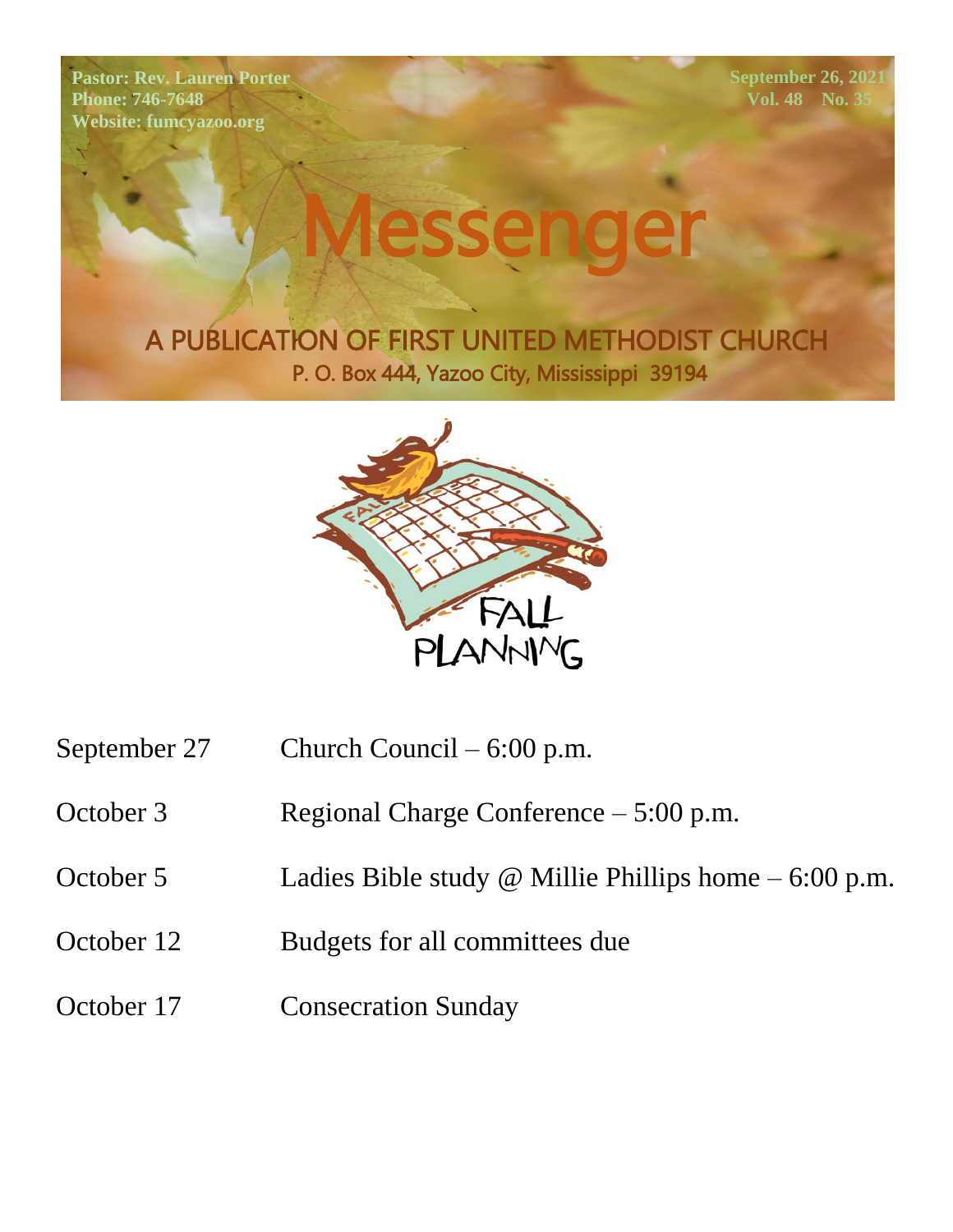# **The God of God of God of Pres** SEPTEMBER

**Phone: CEINIDAN SUNDAY, SEPTEMBER 26** 9-12 noon Methodist Market  $\frac{9}{600}$ 6:00 p.m. Church Council 9:00 a.m. Come AZ U R Service 9:50 a.m. Sunday School 11:00 a.m. Traditional Worship Service 11:00 a.m. Live Stream Worship 6:00 p.m. Bro. Lauren's Bible Study 6:00 p.m. Youth **MONDAY, SEPTEMBER 27 TUESDAY, SEPTEMBER 28** 6:00 p.m. Emmaus Meeting **WEDNESDAY, SEPTEMBER 29** 5:00 p.m. Children's Choir 5:45 p.m. Planet 456 & Children's Bible Study 6:00 p.m. Bro. Lauren's Bible Study 6:00 p.m. Chancel Choir 6:00 p.m. Youth 6:15 p.m. Snack Supper **SATURDAY, OCTOBER 3** 9-12 noon Methodist Market



- 26. Shirley Dew
- 27. Bob Coker
- 29. Claiborne Adcock
- 1. Tommy Woodard Denson Thomas
- 2. Sallie Pender



 Once again it is time to fill your Christmas Shoe Boxes for the waiting children of the world. There are 50 boxes to fold together outside the church office. You are also welcome to use your own plastic shoe boxes as well. The slips for these boxes will be on the table outside the church office. You may take a pamphlet and a large rubber band to put around your completed box. Please wait until the week of November 8 to begin bringing your boxes to the church, so they will not congest the area outside the church office. Boxes will be collected on the morning of November 15, 2020.

 We hope you will want to participate in this very important ministry to underprivileged children around the world. You will receive such a blessing!

\*\*\*\*\*\*\*\*\*\*\*\*

#### **LADIES' BIBLE STUDY**

The Ladies' weekly Bible Study that meets in the home of Millie Phillips will begin Tuesday, October 5, at 6 p.m. The study will be **Fingerprints of God, Recognizing God's Touch on Your Life**, by Jennifer Rothschild.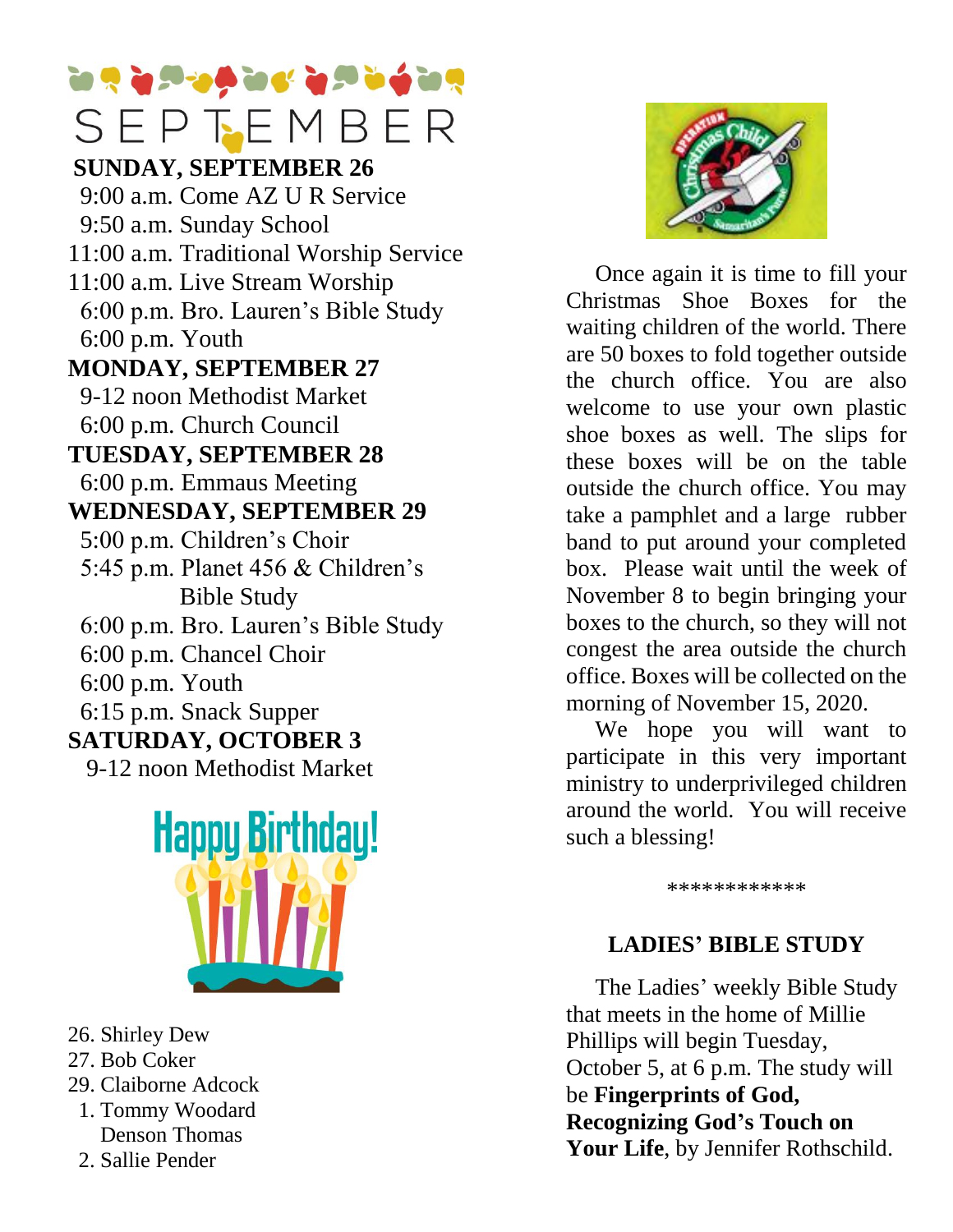

"How many are your works, Lord! In wisdom you made them all; the earth is full of your creatures."

Psalm 104:24



As we conclude our series "The God Who Created Us," our last lesson is *Created in God's Image.* 

Having friends and fitting in is very important. However, sometimes we put too much focus on this idea. We must always remember that we are created in God's image and He has a plan and a purpose for each of us. He created us to be who we are!

# **W.O.W. WEDNESDAY CHILDREN'S MINISTRY**



 Our children's Wednesday night Bible Study is called "TOY STORIES: Bible Stories." Last Wednesday in our "toy story" we talked about Barbie and Queen Esther. In our next session, we will be

talking about Mr. Potato Head. This toy will help us remember that everyone is part of the Body of Christ.

5:00 p.m. – Choir 5:45 p.m. - Game & Bible Study (by ages 4k-3<sup>rd</sup> & Planet 456) 6:15 p.m. – Supper 6:30 p.m. – Dismiss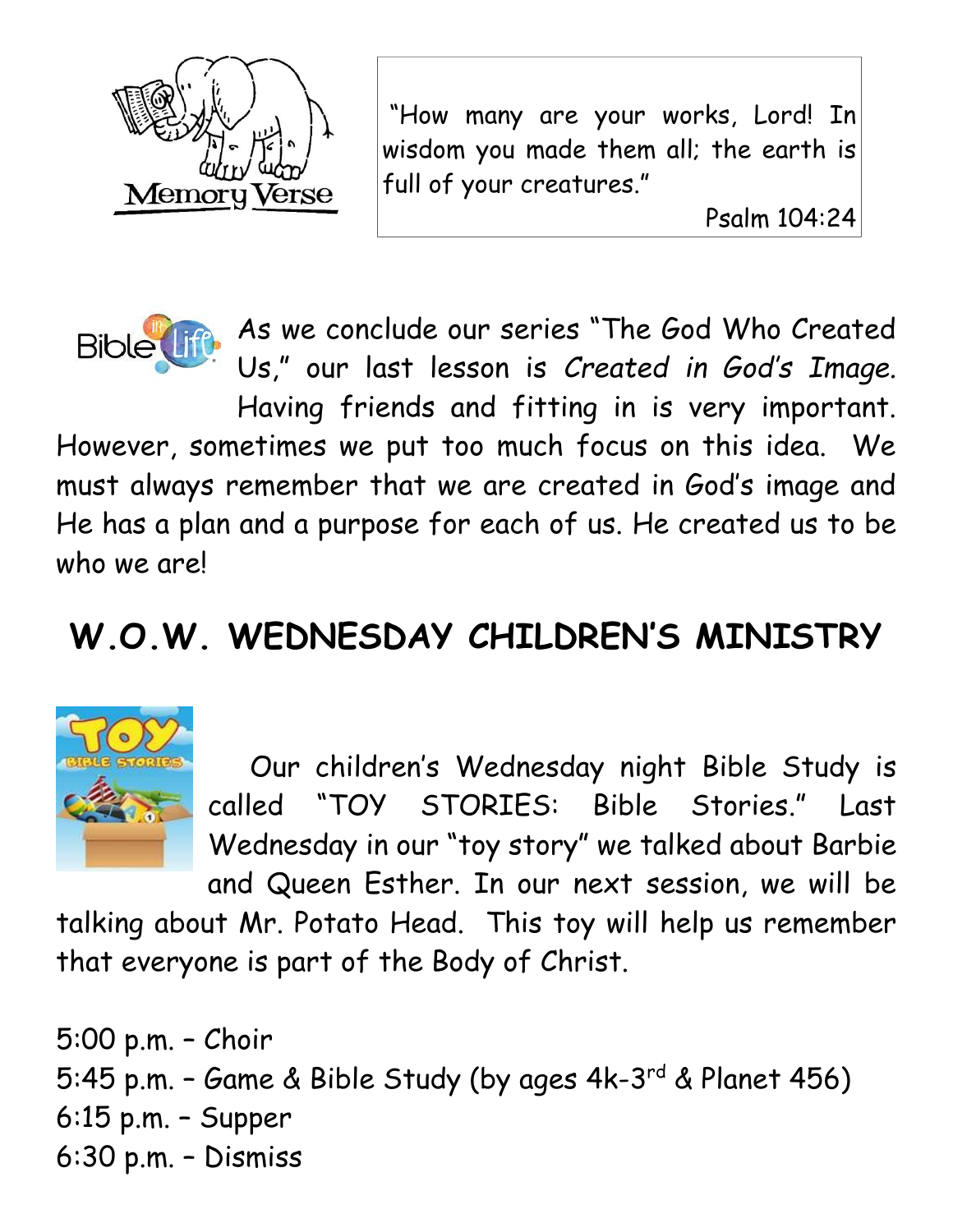Solid Exound

### **Youth Sunday School**

 This month our series has been on "The God Who Created Us." Creation gives evidence to the value of human life. As we wrap up this series, our final lesson, *Real Relationships*, reminds us that God created all people for relationships. We are not only to have a relationship with others, but always, and most importantly, with God.



**Sunday & Wednesday Night Group**

 Last week we took a break from our series "Credit Card Faith," in order to gather with other youth groups within our community. We enjoyed an evening of fellowship and fun with other teens and fellow peers. Next Wednesday we will pick back up with our final lesson entitled *Losing It*  All. This lesson concludes our series with a strong reminder that God wants us to remain faithful to Him, even if it may cost us.

Group will meet on Wednesdays from 6:00 p.m. – 7:00 p.m.

Sunday Night Group will meet each Sunday from 6:00 p.m. – 7:00 p.m.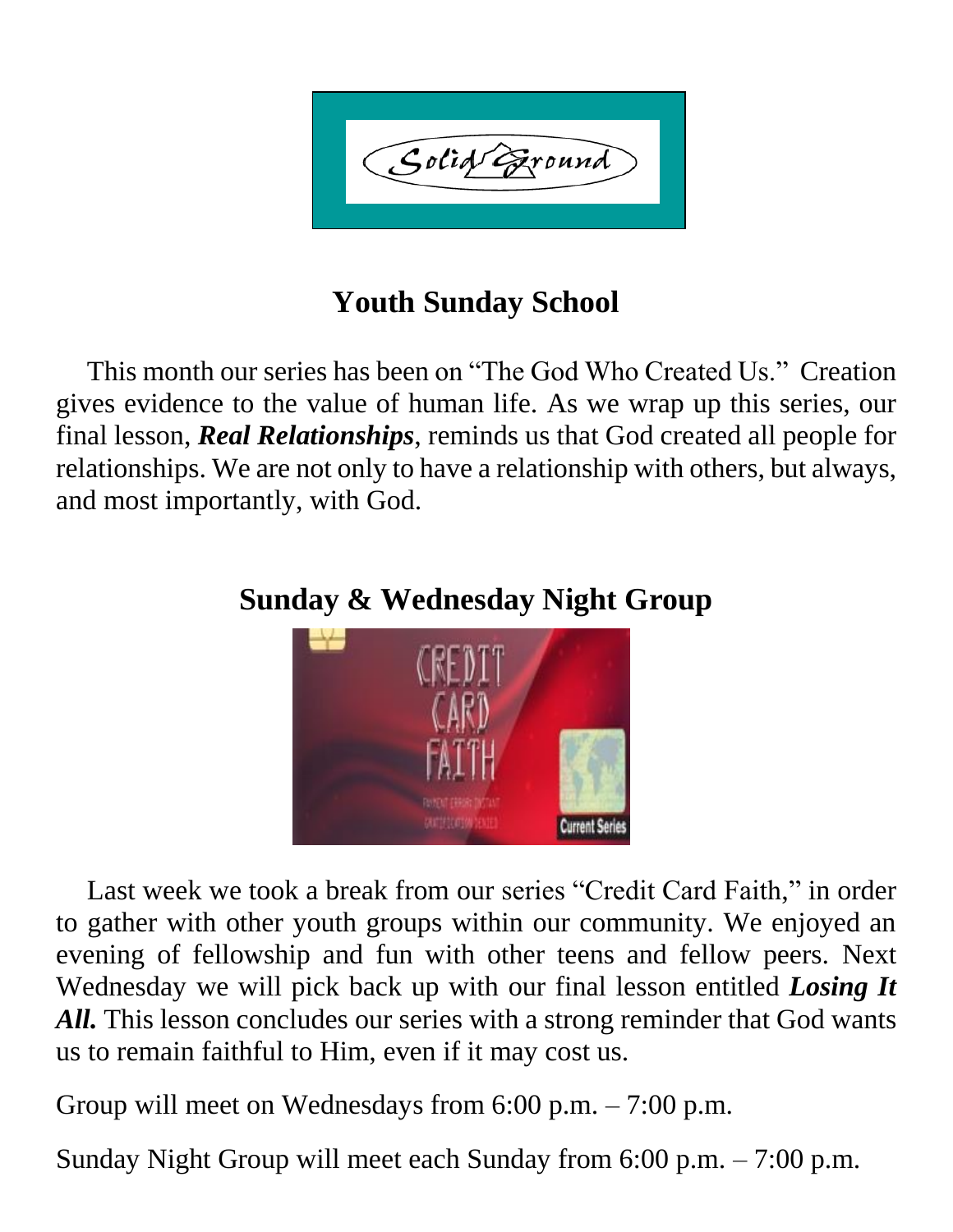

Some of the children in our Day Care have visited some interesting places around Yazoo City.



Special thanks to Casey Arbuckle at **323 Gymn.** The children did some warm-ups and several activities. They learned about the importance of physical fitness.



Special thanks to Olivia Anderson. She read Llama Llama, Red Pajama by Anna Dewdney. The children made a llama in red p.j's. They also went upstairs and toured the museum.